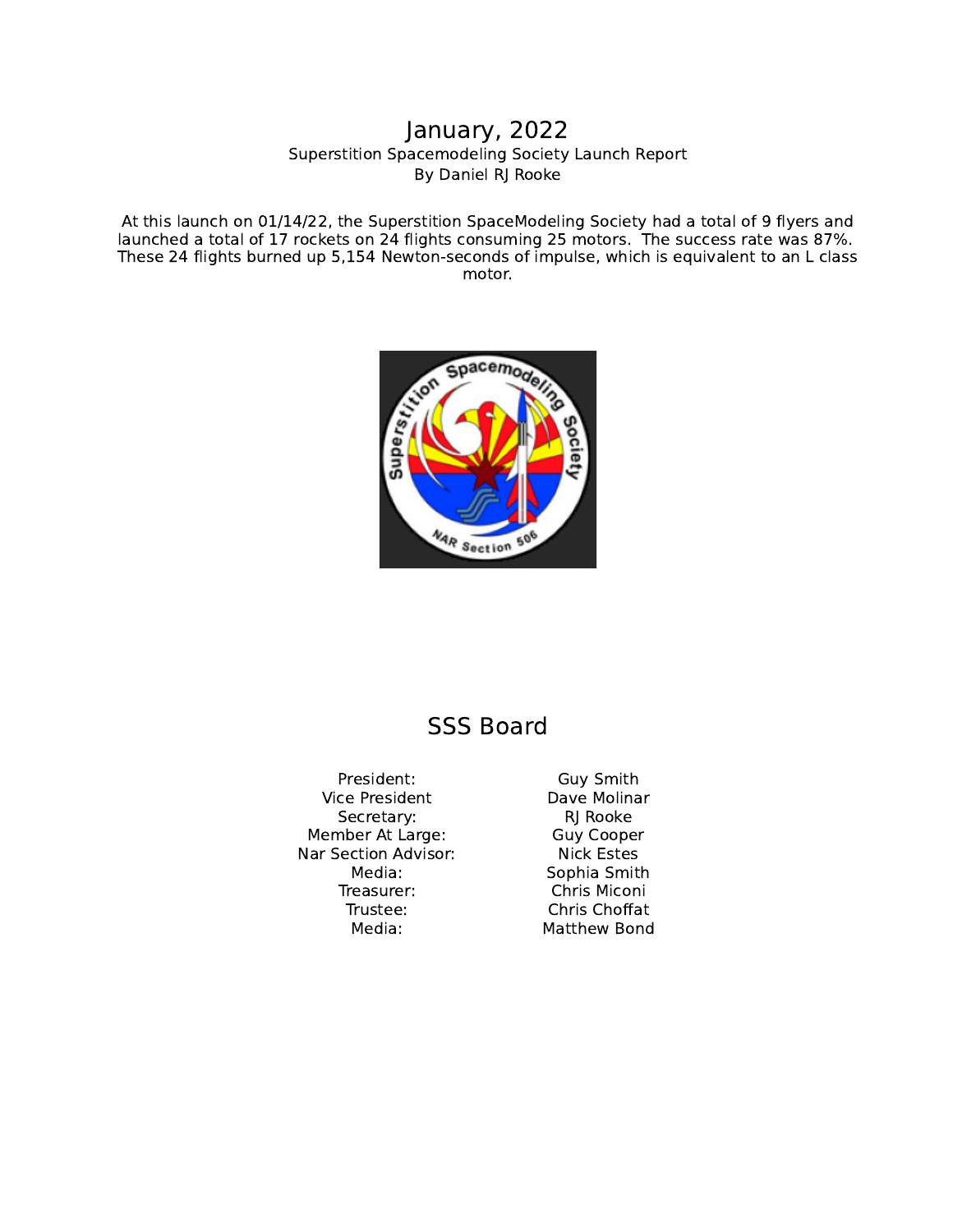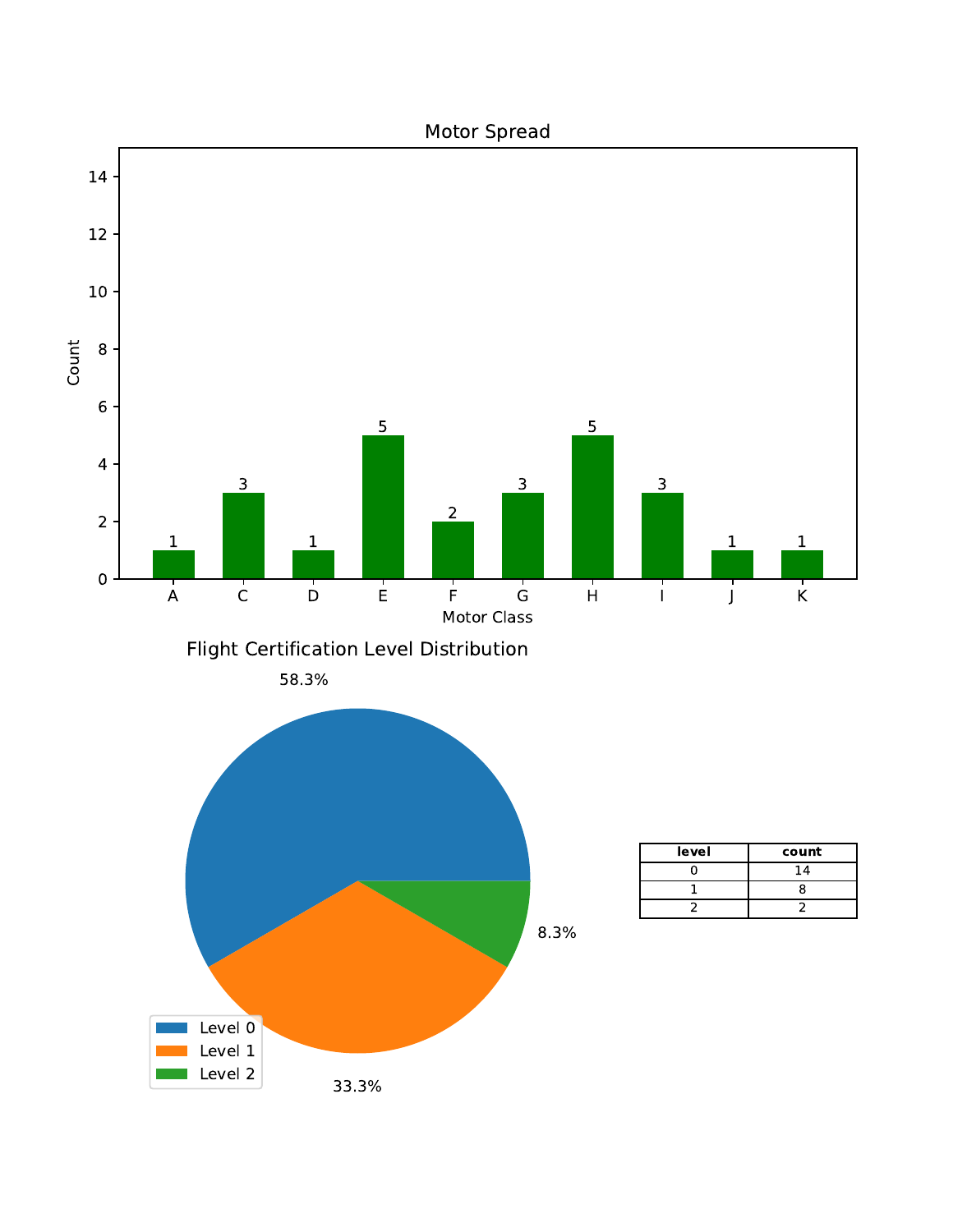A complete list of flyers showing each rocket flown is shown below. If your handwriting sucks, the club is not responsible for the emotional trauma caused by misspelled names:

| LastName | <b>FirstName</b> | <b>RocketName</b>              | <b>CertFlight</b>    | <b>Results</b><br><b>MotorCount</b> |              | <b>TotalImpulse</b> |
|----------|------------------|--------------------------------|----------------------|-------------------------------------|--------------|---------------------|
| Bodyk    | Matthew          | Diab-Glow                      | Good<br>$\mathbf{1}$ |                                     |              | 396                 |
| Bodyk    | Stephen          | Strong Arm                     |                      | Not Good                            | $\mathbf 1$  | 157                 |
| Bodyk    | Stephen          | Pringles Scorchin              |                      | Good                                | $\mathbf{1}$ | 120                 |
| Casanova | Marc             | <b>Built From Scraps (BFS)</b> |                      | Good                                | $\mathbf{1}$ | 27                  |
| Dancer   | Terry            | Nike Smoke                     | Good<br>$\mathbf{1}$ |                                     | 61           |                     |
| Dancer   | Terry            | Red Shift                      | $\mathbf{1}$<br>Good |                                     |              | 597                 |
| Dancer   | Terry            | Nike Smoke                     |                      | Good                                | $\mathbf{1}$ | 172                 |
| Dancer   | Terry            | Mongoose                       |                      | Good                                | 2            | 11                  |
| Dancer   | Terry A          | Doorknob                       |                      | Good                                | $\mathbf{1}$ | 28                  |
| Dancer   | Terry A          | Patriot                        |                      | Good                                | $\mathbf{1}$ | 34                  |
| Dancer   | Terry A          | Doorknob                       |                      | Good                                | 1            | 40                  |
| Dancer   | Terry A          | Nike Smoke                     |                      | Good                                | 1            | 61                  |
| Rooke    | Jaxson           | Skydive                        |                      | Good                                | $\mathbf{1}$ | 9                   |
| Rooke    | laxson           | Red Max                        |                      | Good                                | $\mathbf{1}$ | 9                   |
| Rooke    | laxson           | laxson1                        |                      | Good                                | $\mathbf{1}$ | 108                 |
| Rooke    | Jaxson           | Red Max                        |                      | Good                                | $\mathbf{1}$ | 17                  |
| Rooke    | RJ               | V <sub>2</sub>                 |                      | Good                                | $\mathbf{1}$ | 34                  |
| Rooke    | RJ               | Mongoose                       |                      | Good                                | $\mathbf{1}$ | 670                 |
| Rooke    | RJ               | Pershing                       |                      | Good                                | 1            | 166                 |
| Smith    | Guy              | T-Loc                          |                      | Good                                | $\mathbf{1}$ | 173                 |
| Smith    | Guy              | T-Loc                          |                      | Good                                | $\mathbf{1}$ | 231                 |
| Smith    | Guy              | T-Loc                          |                      | Good                                | $\mathbf{1}$ | 173                 |
| Terry    | Michael          | 2VES                           |                      | Good                                | 1            | 1434                |
| Terry    | Michael          | Twitch                         |                      | Good                                | $\mathbf{1}$ | 426                 |